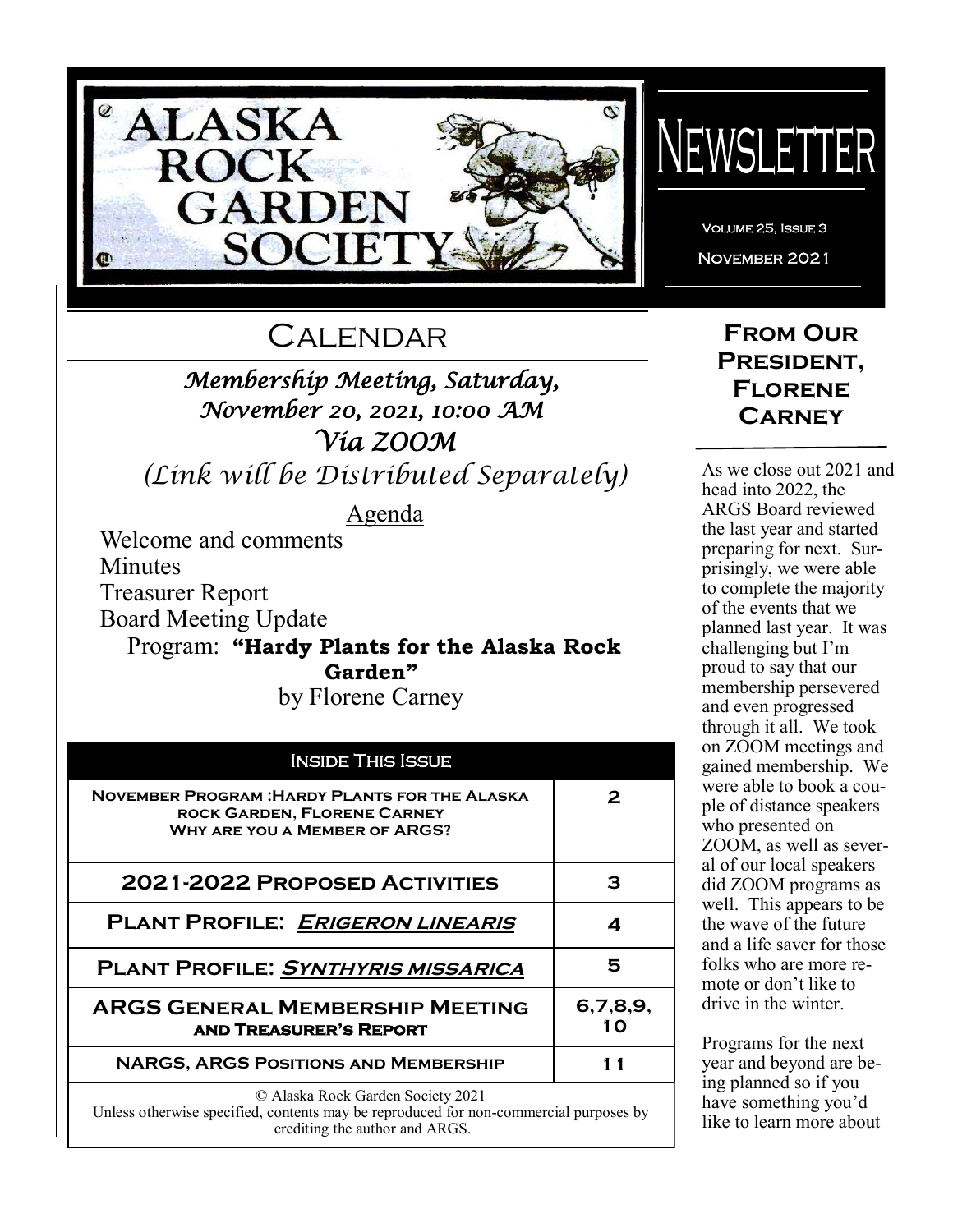2 **ARGS NEWSLETTER** VOLUME 25 ISSUE 3 NOVEMBER 2021

or a program you have heard of that is exceptional, let us know. If you haven't joined NARGS (North American Rock Garden Society) I'd recommend you check it out. Their WEB site has information on speakers and topics that you may find exciting. With COVID some of our fundraisers were cancelled so we may not have as much money for speakers but may get relief in grants or free speakers through NARGS.

Both of the rock gardens that ARGS cares for (Palmer Visitor Center and Alaska Botanical Garden) are looking good as we go into Winter. I was wishing my home rock garden looked so good and then I realized that the Palmer Garden alone has received many man hours of work – five people every Thursday all summer for two hours = 120 or more hours. Sometimes we worked longer and occasionally someone couldn't make it but I think that is a pretty close number.

We were happy to have a couple of plant sales in person and a "Blueberry Hill Hike" in Anchorage (great reports back from that one) and a "Hatcher Pass" hike in the Valley that included a tour of Les Brake's garden and we were allowed to jump into the Willow Garden Club's tour for a delightful tour of an extra garden. We are thinking both those hikes or similar ones should be an annual event. We also had a couple of "Pop-Up" gardens. Fran Durner opened her garden in Anchorage and Dorte Mobley in the Valley. Thanks to both. I'd like to see this as part of our program for next year, also.

Due to COVID we are adjusting some of our activities and will continue to try to serve our entire membership. We did not charge dues last year and anyone who paid will have that payment adjusted. Our Treasurer, Madge Oswald, will contact those members. Dues will be charged for 2022. They help pay for speakers and programs for the coming year. Look elsewhere in this Newsletter for information on programs and updates. Thanks to Charles for continuing to put out our Newsletter and Crevice.

We are going into the season for planning and dreams – when we look at all the beautiful gardens on the Web and in magazines and plan more than we can ever do and order more seeds than we will ever plant AND dream of a year spent in the garden in peace and tranquility.

Wishing you a great time of planning and dreams, Florene Carney President

#### **Program: November 20th "Hardy Plants for the Alaska Rock Garden" Florene Carney**

This program was originally designed by Florene Carney and Verna Pratt to showcase many rock garden plants that have been proven to survive in Alaska. This is the follow up to Jaime Rodriguez's October program on "Building a Rock Garden". Once you have your rock garden built you need to add plants. This program will help you identify plants that will work in your new rock garden. At this time of year when we are hungry for color and flowers, this program fills the bill. It's a chance to see what's growing in local public and private rock gardens. Florene will ask for input from those watching about what kind of success (or failures) they have had with the plants being presented. A list will be available to print to help you plan for next spring.

#### **Why are you a member of ARGS?**

**Madge Oswald (Anchorage)** I read somewhere that you don't start as a rock gardener, but grow into it. I grew into it. In 2000 when I retired, we bought this house, and I started serious flower gardening. After three or four years I had most of the usual perennials such as delphiniums, ligularia, lilies, and the like. I got bored. I went on many garden tours and saw rock gardens at Florene's, Verna's, and Amelia's. I had the time, energy, and the space to expand so a rock garden was logical. I would look out my window and imagine a rock garden. I don't watch tv but my husband does, so I would sit and google plants and nurseries while I sat with him, and I would want to try out plants that I saw online. It was lots of hard physical work. I personally unloaded truckloads of dirt and gravel, and had hired help for most of the rocks. Every rock was positioned multiple times by my helper. I even went inside to look out the window to be sure they looked okay. I was lots younger then. I would never start what I have now at my age.

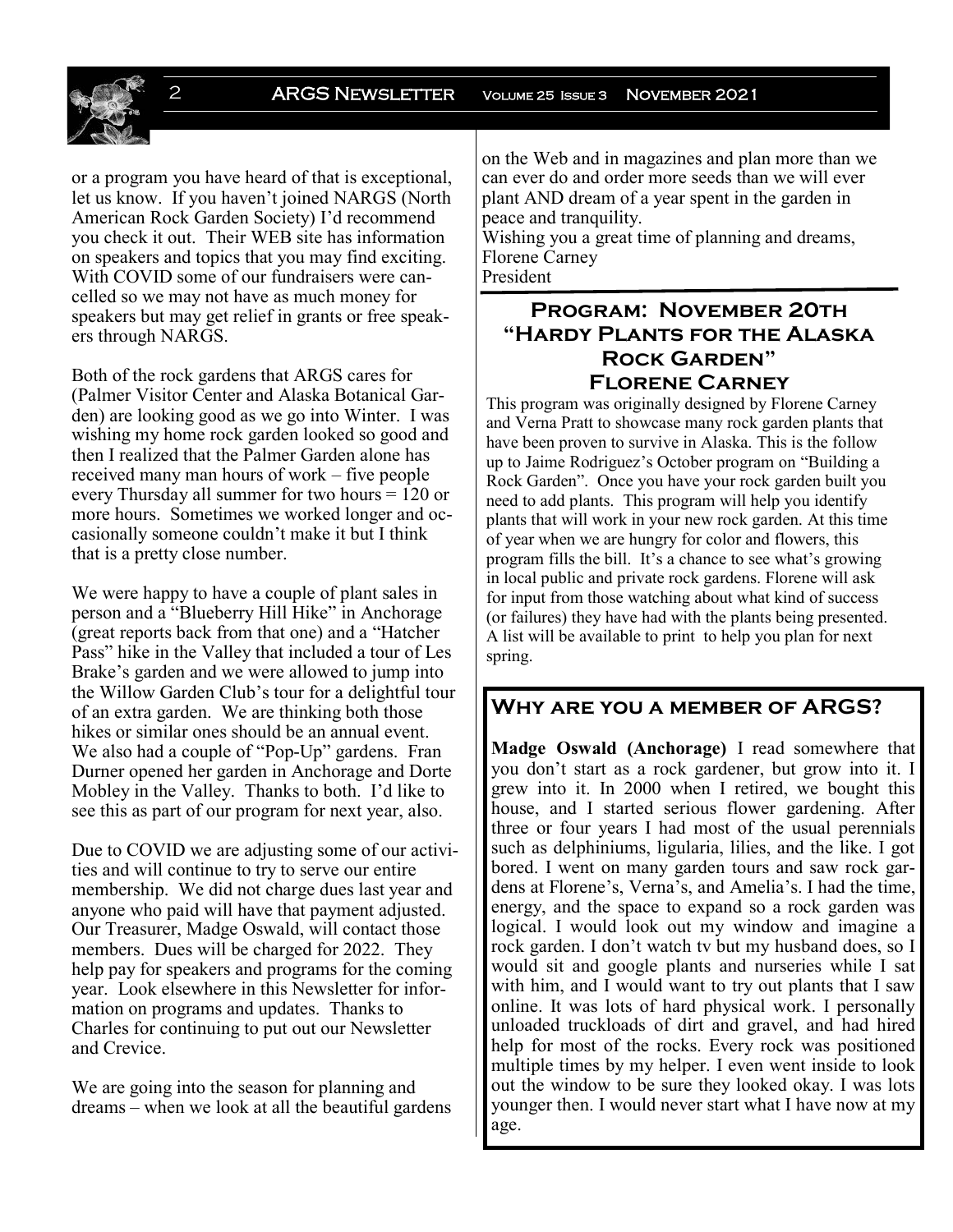ARGS NEWSLETTER VOLUME 25 ISSUE 3 NOVEMBER 2021 3

# **2021-2022 Proposed Activities**

**November** Plants for troughs/rock gardens Florene Carney

|                          | <b>January</b> Crevasse Gardening                                                | Paul Spiggs       |  |
|--------------------------|----------------------------------------------------------------------------------|-------------------|--|
| <b>February</b> Primulas |                                                                                  | Ed Buyarski       |  |
| <b>March</b>             | Pulsatilla                                                                       | <b>TBD</b>        |  |
| April                    | Fritillaria                                                                      | National speaker? |  |
| <b>May</b>               | Plant sales                                                                      | <b>TBD</b>        |  |
| June                     | Hike/tour Anchorage area/ABG                                                     |                   |  |
| <b>July</b>              | Hike Matsu Valley "Mini Conference" @ Florene Carney's                           |                   |  |
| August                   | Trough Workshop, Building your trough @ Florene Carney's                         |                   |  |
|                          | <b>September</b> Trough Workshop, Planting your trough $\omega$ Florene Carney's |                   |  |
| October Lewesia          |                                                                                  | National speaker? |  |
| November Gentian         |                                                                                  | National speaker? |  |
|                          | <b>December</b> No meeting                                                       |                   |  |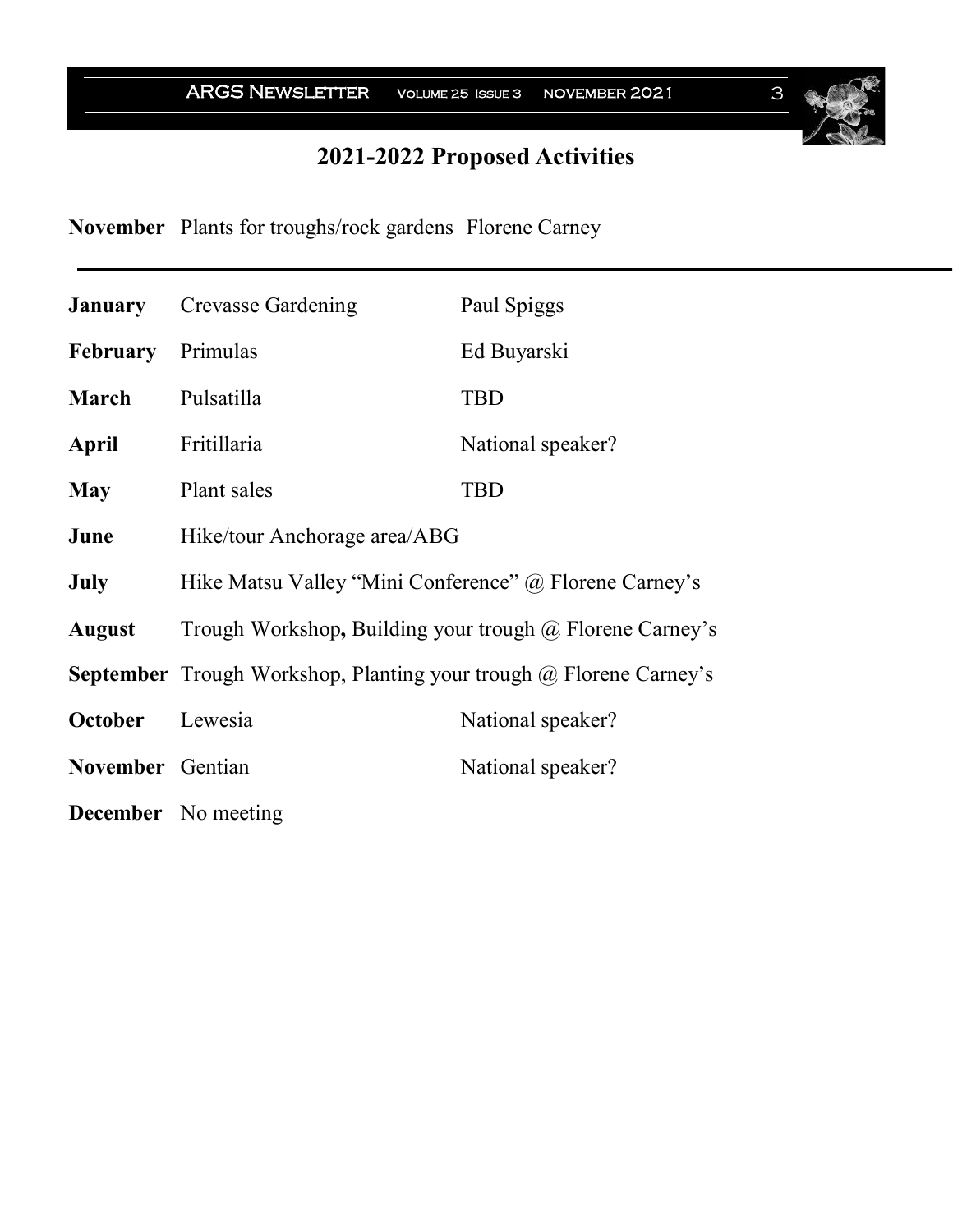

### Plant Profile: *Erigeron linearis*

#### By Jaime Rodriguez

Desert Yellow Fleabane, or Narrow Leaved Fleabane is a lovely native North American Asteraceae perfect for a rock Garden. The extremely silver tufts of narrow fuzzy leaves are topped by masses of bright yellow daisies two to eight inches tall. This is another plant I grew for many years from an early selection of NARGS seeds. It germinated easily at room temperatures indoors. The seedlings grew very slowly. A small colony persisted in my garden for many years, but was continually crowded by more aggressive plants. It eventually vanished, because it did not like the disturbance or competition. Both the foliage and the flowers are attractive when it is happy. I'm hoping to get fresh seed to try it again. Once established, it is drought tolerant, and forms a woody caudex, shrubby set of branches. It would be an excellent candidate for a trough or crevice garden in full sun to part shade.

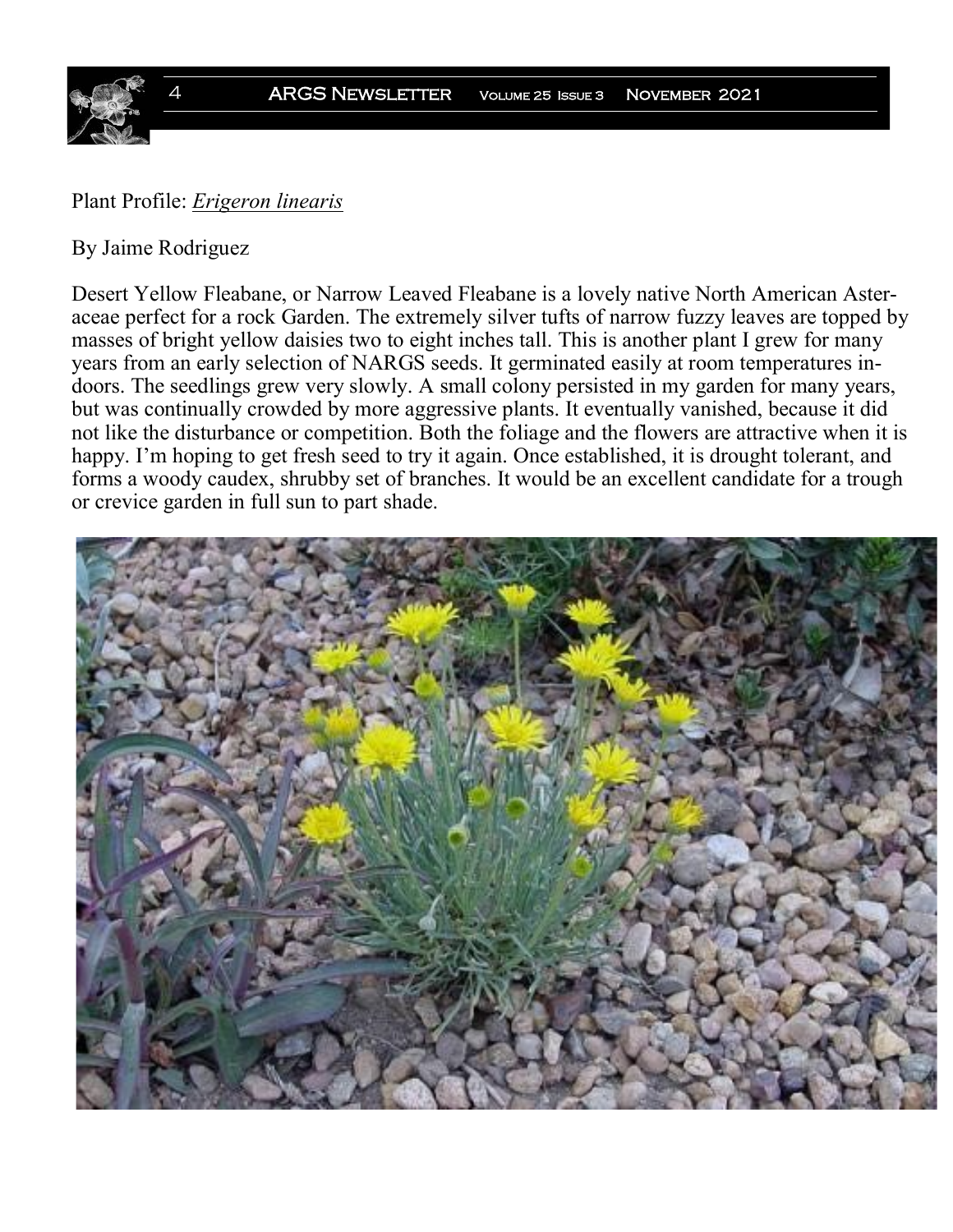# Plant Profile: *Synthyris missurica*

#### *By Jaime Rodriguez*

:

Mountain Kittentails is a very showy native North American wildflower in the Plantaginaceae family that has been reliably hardy at the Palmer Visitor's Center Rock Garden for about ten years. It is a very early spring bloomer, with a dense raceme of blue-violet flowers over a basal cluster of round leaves. In the wild it grows in moist open or shaded mountain slopes, often at forest edges. It is a rhizomatous perennial hardy to Zone 2. A happy clump can grow six to twelve inches tall, and a foot or two in diameter. After several years of trying, seed from the Palmer plant germinated last summer and hopefully some of these showy

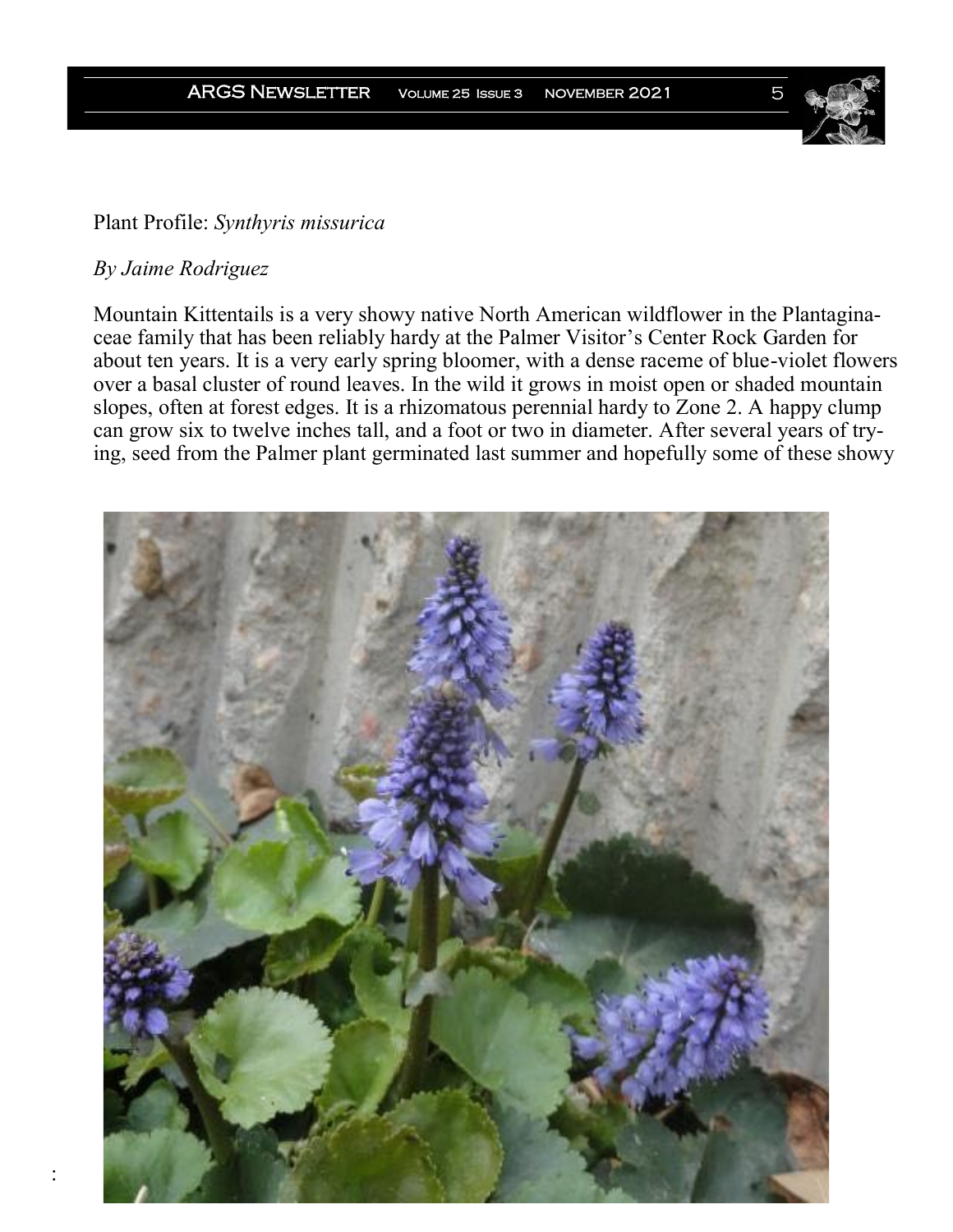6 ARGS Newsletter Volume 25 Issue 3 November 2021



#### ALASKA ROCK GARDEN SOCIETY Executive Board Meeting ZOOM October 7, 2021 10:00 AM

#### MINUTES

October 7, 2021 Alaska Rock Garden Society – Executive Board Meeting

| President:                       | Florene Carney                   | Present |
|----------------------------------|----------------------------------|---------|
| Vice President:                  | Dorte Mobley                     | Present |
| Secretary:                       | Jamie Smith                      | Present |
| Treasurer:                       | Madge Oswald                     | Present |
| Past President:                  | Carmel Tysver                    | Absent  |
| Program Chair:                   | Dorte Mobley                     | Present |
| Newsletter & Crevice Editor:     | <b>Charles Utermohle Present</b> |         |
| <b>Website Coordinators:</b>     | Carmel Tysver                    | Absent  |
|                                  | Florene Carney                   | Present |
|                                  | Gina Docherty                    | Present |
| Membership Chair:                | Gina Docherty                    | Present |
| <b>Palmer Visitor Ctr Chair:</b> | Jaime Rodriguez                  | Present |
| Library Chair:                   | Kathy Swick                      | Present |
| Aline Strutz Award Chair         | Jerry McEwen                     | Absent  |
| Sunshine Committee Chair         | Dorte Mobley                     | Present |
| Seed Exchange Co-Chairs:         | Debbie Hinchey                   | Present |
|                                  | Carmel Tysver                    | Absent  |

Florene Carney called the meeting to order at 10:05am, welcoming all who in attendance Review of Past Year: We accomplished a lot considering Covid restraints/mandates. Using ZOOM, we had Membership Meetings, Speakers, Presentations, etc. Palmer Visitor Center Rock Gardens were tended weekly by our group of 5 Valley members who cleaned up winter's mess, weeded, and generally kept the gardens looking good all summer. Seeds were collected in the Fall, also. The intent is to grow them to for future use in these gardens, add to the Rock Garden at ABG, sell at Plant Sales, etc.

Kathy Swick reported the Rock Gardens at the Alaska Botanical Gardens look good. Again, a core group took care of them all Summer. However, the Tufa bed is looking poorly due to shade from the trees. Will Criner trimmed birches this Fall, and Kathy planted more plants in front as she could. She's still working with Will on possibly trimming or removing more of the trees. New member Bonnie Friedman is eager to help in the ABG Rock Gardens.

Debbie Hinchey moved we should put up some funds up to help defray the cost of tree trimming/removal. Seconded by Charles Utermohle. Cost is usually \$200 per tree; Paul's Tree Service is already doing tree work at ABG. Kathy will research cost and report back at next Exec Board Meeting. A more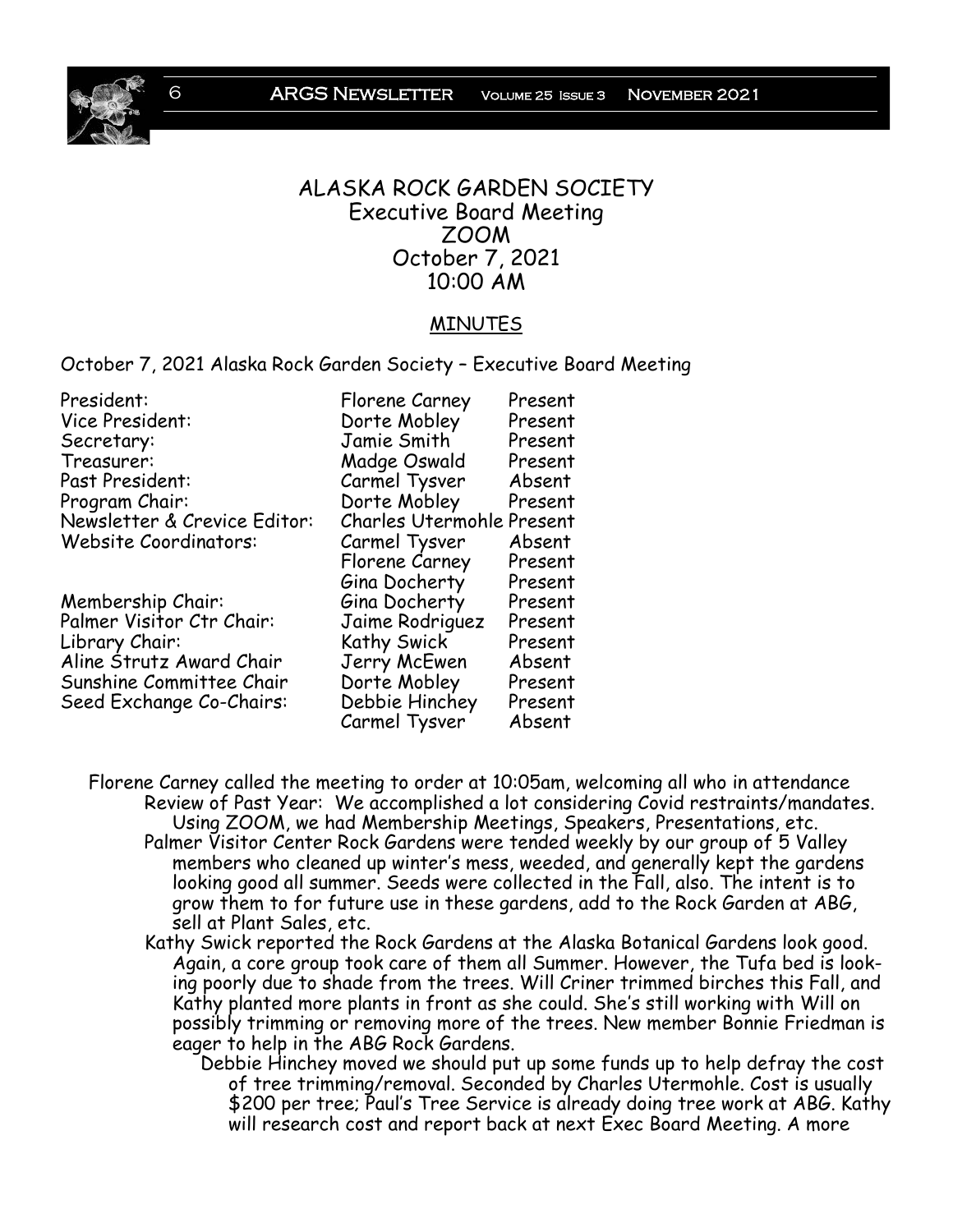ARGS NEWSLETTER VOLUME 25 ISSUE 3 NOVEMBER 2021



firm dollar amount will be discussed at that time.

Plant Sales were successful! Madge Oswald reported the Plant Sale at Alaska Botanical Garden made \$3903.00, and the Valley Plant Sale at Florene's made \$3021.00. Hikes: The Blueberry Hill and Hatcher Pass hikes were enjoyed by all who attended. Jaime Rodriguez recommended we do Blueberry Hill in the Fall to collect seeds.

He also recommended we add the Hatcher Pass hike to the list for 2022, as folks were asking about doing it again.

Pop-Up Garden tours: A few folks – Fran Durner, Dorte Mobley, and Madge Oswald made their gardens available for these tours. Each of the gardens was beautiful! Thank you all.

Discussion of meeting schedule for coming year

Dorte Mobley is working on the Program List for 2021-2022. She has several interesting topics and presentations, and is working to finalize the list.

Oct 16, 2021: 'Day Dreaming' Jaime Rodriguez will do his presentation on 'Rock Garden Construction 101.'

Nov 20, 2021: 'Seeds: Selecting, Growing, etc.'

Dec, 2021: No Membership Meeting.

Tentative 2022 Program List is attached

Madge Oswald suggested we have 'Seasonal Meetings', which led to the following discussion:

Florene Carney said we had tried those before and it didn't work.

Jaime Rodriguez commented we only have 6 meetings a year already (Sept, Oct, Nov and Jan,

Feb, Mar), with summer months reserved for working at the Palmer Visitor Center rock gardens and our rock garden at Alaska Botanical Garden.

All AGREED we would stick with our current schedule.

Madge Oswald suggested we have two Social Events – one in Early to Mid-June at the Palmer Visitor Center, and one at Alaska Botanical Garden. Dates and times would be coordinated with each location individually. The goal would to use the events as a way of advertising Alaska Rock Garden Society, showcase what we do, and entice people to become members. `

Honor for Carmel Tysver at ARGS Rock Gardens at Alaska Botanical Garden

Florene Carney – We need to pursue the suggestion of a Special Honor for Carmel Tysver as we weren't able to do it during the 2020-2021 year. Florene will contact Jerry McEwen, Committee Chair, regarding the award. Jerry has a long history with Carmel so he should be involved. Florene will contact him as he has suggestions/ideas regarding the award. Dorte will take the lead on 'making this happen' this year. Florene will help Dorte. After much discussion, this topic was placed on HOLD until coordinating can be done. Dorte and Florene will report back at next Exec Board Meeting.

Membership, Dues, Election of Officers

Membership

Jaime Rodriguez reported we currently have 1,100 members on Facebook. He receives requests to join our Facebook page, and he has 3 questions for them to answer. If they respond with POSITIVE replies, he adds them to our Page. If not, he deletes their request.

(Please refer to II.c for Madge's Social Event suggestion as a way to increase membership.)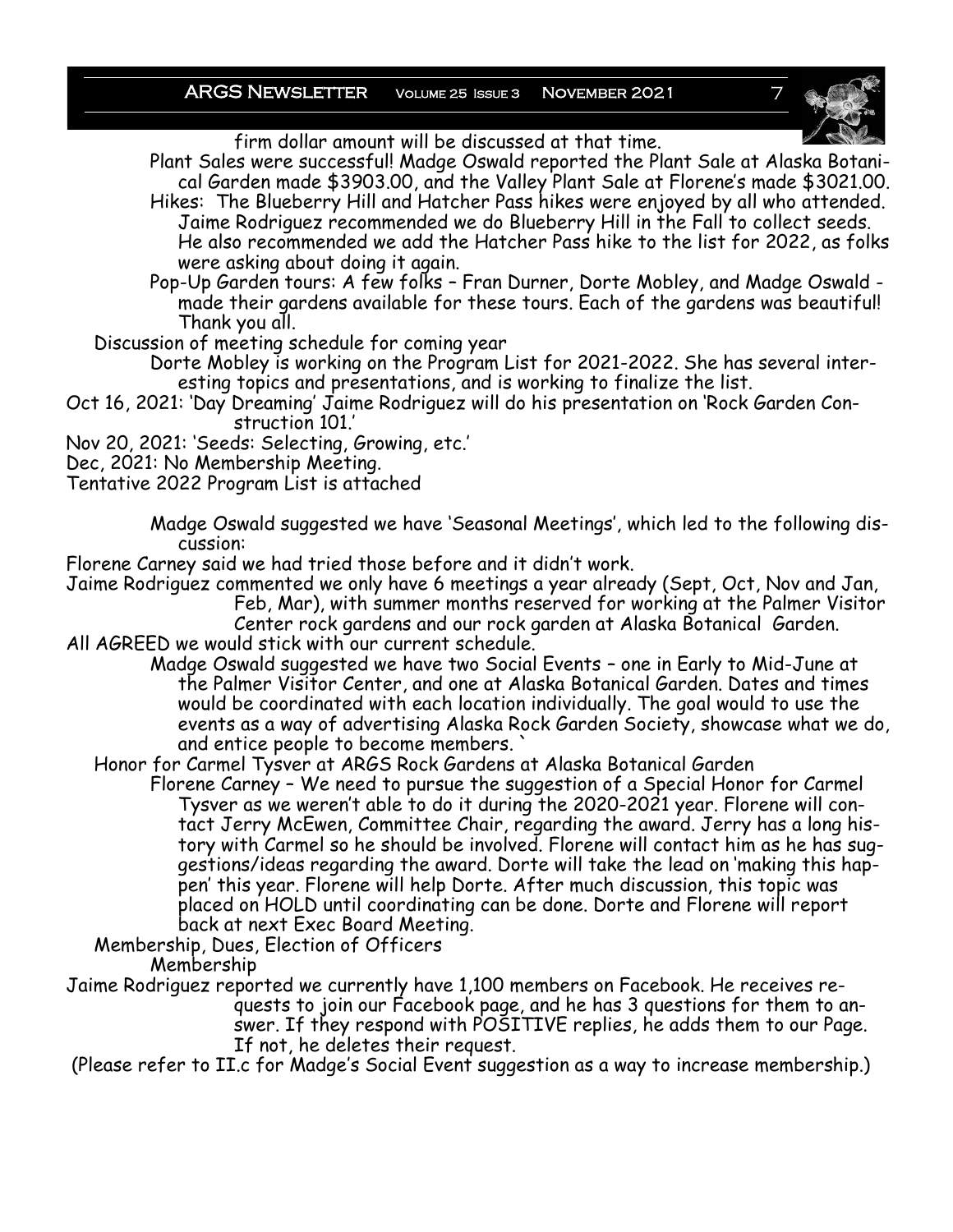

#### Dues

Madge Oswald reported some members have paid their dues. She will contact them to say their dues are paid for 2022.

Jaime Rodriguez made the Motion to collect dues for 2021-2022, keep our schedule as it is, and continue ZOOM meetings. Debbie Hinchey Seconded the Motion. UNANIMOUS decision.

Election of Officers

Florene Carney - Should we keep the election of officers in the Fall and start serving in January? Discussion:

- Jaime Rodriguez recommended holding the election in Fall 2022 Florene Carney – Have a slate of officers in October 2022 with election in November 2022
- Jaime Rodriguez Are current officers willing to serve one more year and plan to have election in Nov 2022? All agreed to serve one more year.

Charles Utermohle requested we find someone interested in taking over the Newsletter and Crevice SOON as he'd like to mentor them for a year before they take over his position of Editor.

Madge Oswald asked if Kristina Tornqvist might be interested. Dorte Mobley said Kristina's already doing the paper for another garden club and may not be interested on taking on another paper.

Debbie Hinchey recommended Bonnie Friedman. She's already a member and was also recommended by Kathy Swick. Charles will contact Bonnie.

Madge Oswald recommended we have personal contact with people to ask if they're interested in serving on the Executive Board rather than just sending out emails.

Dorte Mobley recommended contacting Verna Pratt's grandson to ask if he's willing to serve as an Officer.

Jaime Rodriguez recommended we have this discussion as the Business part of the Membership Meeting Nov 17, 2021. ALL AGREED

Coordinate with Alaska Botanical Garden for Rock Garden speaker at the Spring Conference

Debbie Hinchey mentioned Stacey Shriner, the Program Director at ABG, is willing to work with us regarding a speaker.

Madge Oswald added that if we have a Rock Garden speaker at the Conference, it will broaden our contact with more interested people.

Jaime Rodriguez suggested we contact Members of other Rock Garden clubs to be a speaker. He also asked if we pay for the speaker or split the cost with ABG. That will be checked out prior to asking speakers.

Madge Oswald recommended we aim for 2023 instead of 2022 as it may be too late to get a speaker. Gina Docherty disagreed, instead recommending we at least try for 2022 first before dismissing the possibility.

Jaime Rodriguez said his experience has been that speakers are arranging their speaking engagements 2 years in advance.

Madge and Jaime will work together to see what speakers might be available for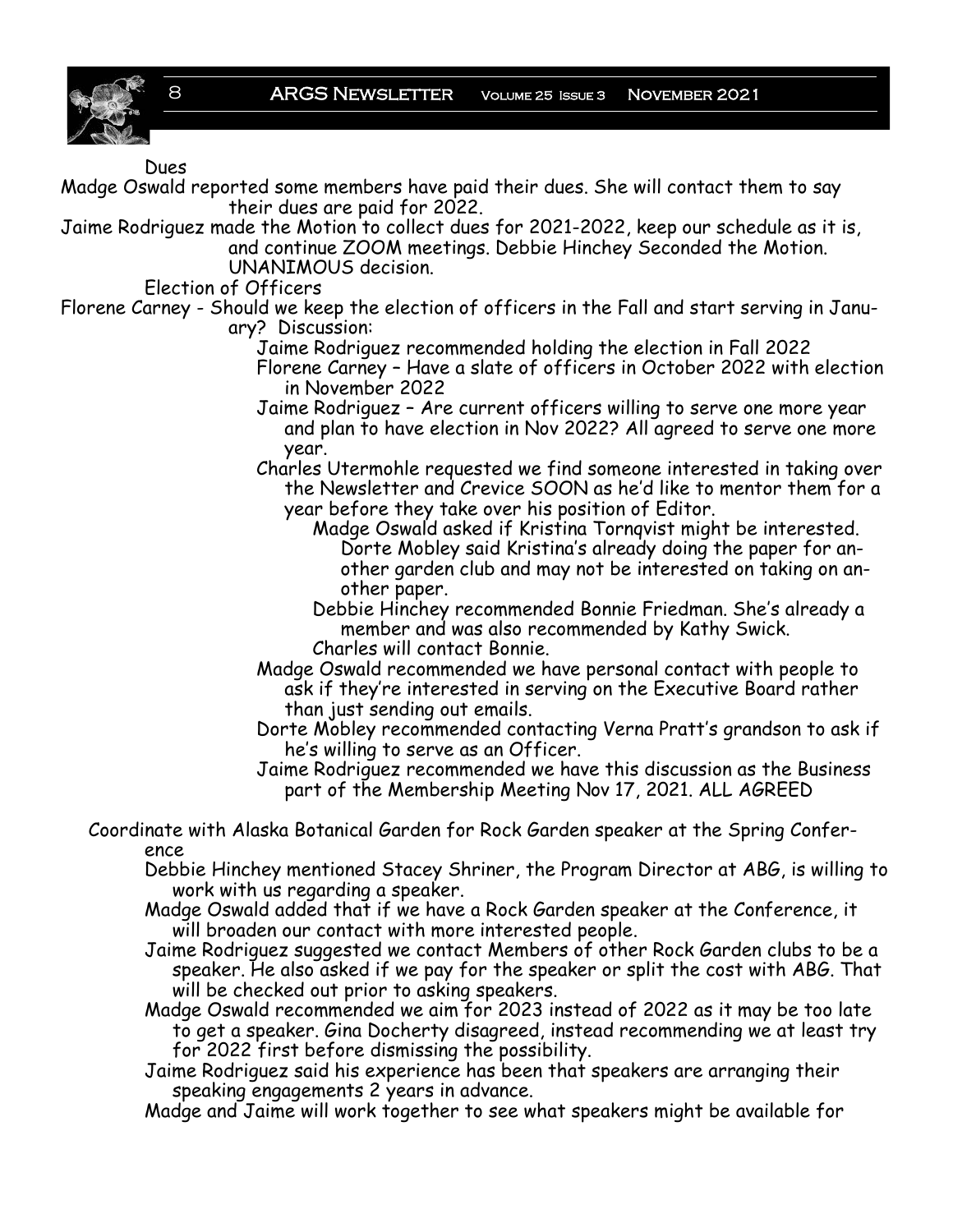ARGS NEWSLETTER VOLUME 25 ISSUE 3 NOVEMBER 2021 9



2022 or 2023. A list will be made for each year.

Debbie Hinchey is already on the ABG Conference Committee and said they're looking at possibly having the Conference in March. However, that month isn't 'set in stone'.

Florene Carney: We'll TABLE this until January 2022. Debbie will let ABG know we're thinking of 2023 not 2022, and we're OK with that. Debbie will check on other speakers as well.

Seed Exchange

Florene Carney asked the Board if we should continue to have a Seed Exchange or encourage Members to participate in NARGS Seed Exchange.

Dorte Mobley made the Motion to NOT have the Seed Exchange. Madge Oswald Seconded the Motion. All agreed EXCEPT Gina Docherty. Discussion followed:

Debbie Hinchey agreed to do the physical work of cleaning, sorting, etc the seeds if someone will do the communication work.

Gina Docherty agreed to help Debbie and will do the communication.

Dorte Mobley will make the announcement on ARGS Facebook Page.

Florene Carney placed subject on HOLD for further discussion at a later meeting.

Review Programs that are set for coming year

October 16, 2021: 'How to Build a Rock Garden' – Jaime Rodriguez

November 20, 2021: 'Hardy Plants for the Alaska Rock Garden' – Florene Carney March or April 2022: Debbie Hinchey and Gina Docherty will work together on a 'Fritillaria' program. Florene suggested we have a speaker familiar with Zone 4 plants.

- Dorte Mobley said we need a speaker familiar with Northwest seeds and plants, and where people can obtain the seeds or plants. Florene will help Dorte out on this subject.
- Debbie Hinchey would like to see more information on plants at ABG. Charles Utermohle has lots of photos of ABG plants he's willing to share with someone familiar with the plants and willing to do the presentation. Florene asked Charles to forward the photos to her. She and Jaime will coordinate to create a program. Dorte Mobley will develop a list of programs using above suggestions, then send it to

the Members prior to the next Executive Board meeting.

Closing comments:

Charles Utermohle will put an announcement for the October Membership Meeting in The Crevice

Jaime Rodriguez will put the announcement on Face Book.

Dorte Mobley made the Motion we adjourn; Seconded by Charles Utermohle. Meeting adjourned at 11:45.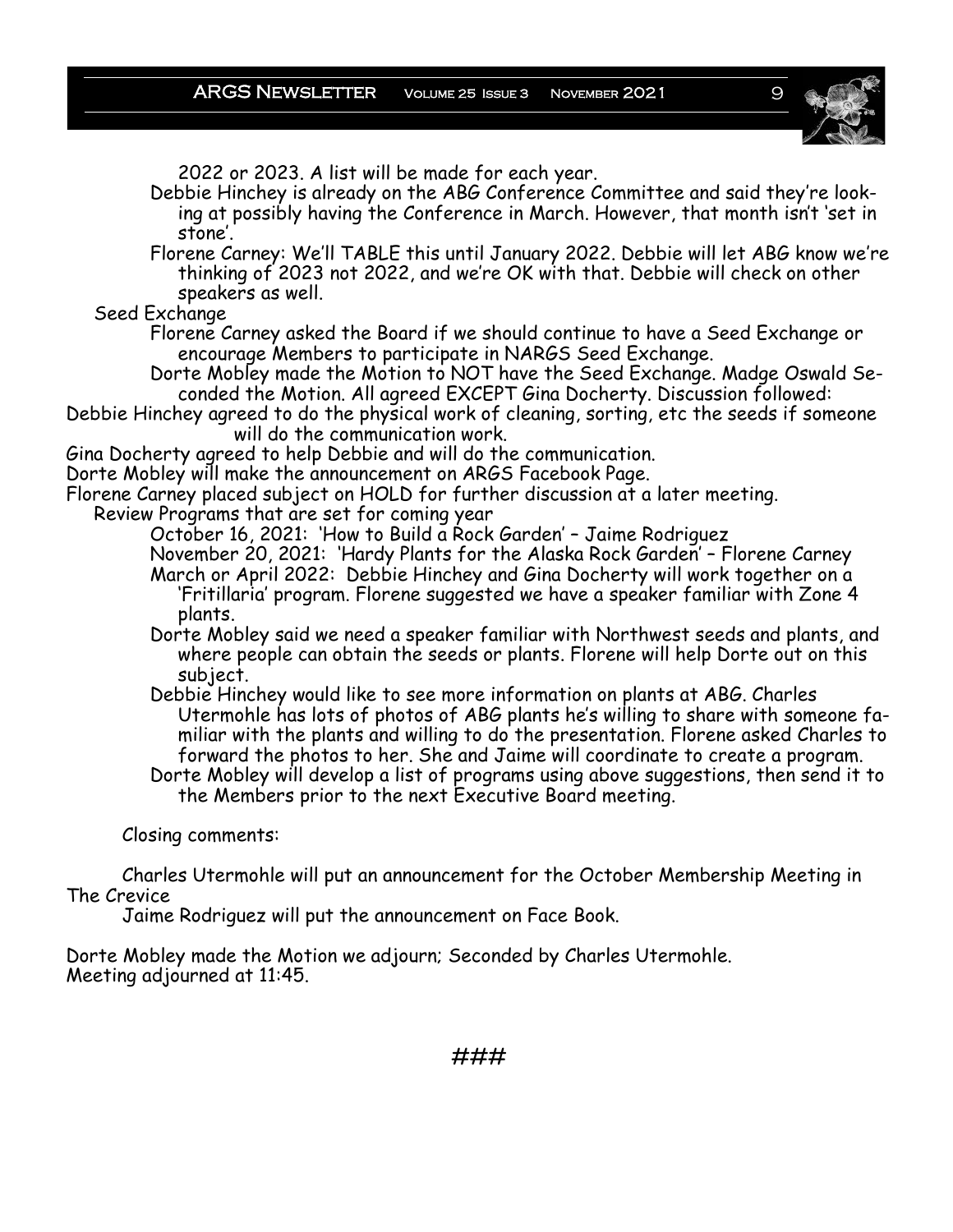Alaska Rock Garden Society Financials report September 30, 2020

| Opening Balance 9/1/20                  | \$8242.93 |
|-----------------------------------------|-----------|
| Income total. \$107.<br>Membership \$15 | 107.00    |
| Digger sales. \$92.                     | 8349.93   |

#### **NARGS ROCKS: [Crevices](https://www.nargs.org/nargs-rocks-crevices-gardening-vertically-and-horizontally-virtual-study-day)  [Horizontal & Vertical](https://www.nargs.org/nargs-rocks-crevices-gardening-vertically-and-horizontally-virtual-study-day)  a Virtual Study Day. At your convenience.**

The North American Rock Garden Society [NARGS] will present its second virtual study Zoom session from February 6th on-demand from the web. The cost is \$25 for NARGS members; and \$50 (which includes an introductory NARGS membership) for nonmembers. [[nargs.org\]](https://www.nargs.org/nargs-rocks-troughs-coast-coast-virtual-study-day) 

**Paul Spriggs** - How did we get here? A brief history of Crevice Gardening **Kenton Seth** - Crevice Gardening for the Masses and recent News **Jeremy Schmidt** - From Big Rocks to Li,ttle Rocks **Susan Sims** - Between A Rock and A Hardscape or When Schist Hits the Fan **Jay Akerley** - Crevice Gardens for Small Spaces **Roslyn Duffus** - From the Mighty to the Modest

Moderators: **Mike Kintgen** and **Elisabeth Zander**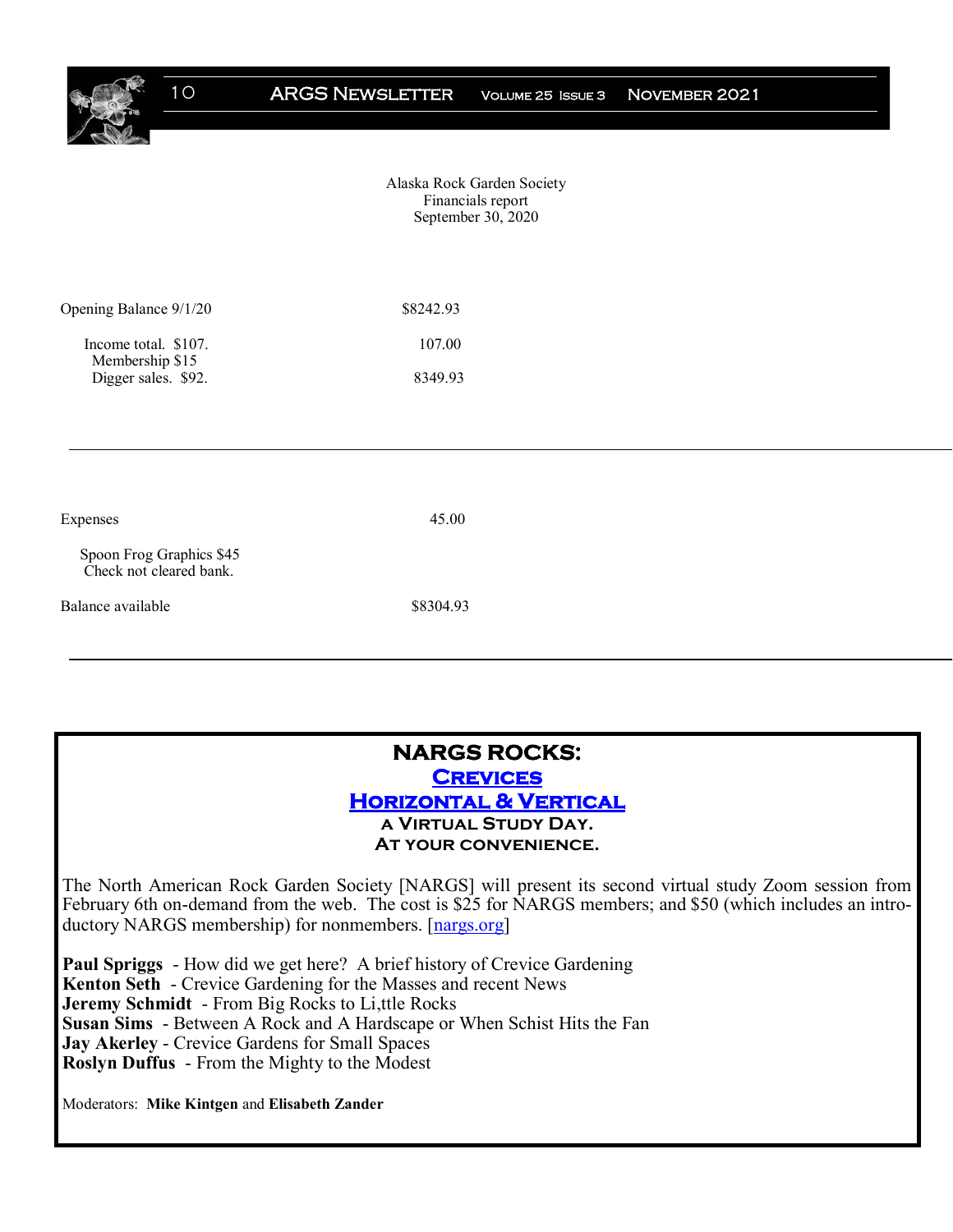ARGS NEWSLETTER VOLUME 25 ISSUE 3 NOVEMBER 2021 11



# Positions of **RESPONSIBILITY**

**President: Florene Carney**

**Vice-President/Program Chair: Dorte Mobley**

**Secretary : Jaimie Smith**

**Treasurer: Madge Oswald**

**Past President: Carmel Tysver**

**Membership: Gina Docherty**

**Newsletter Editor: Charles J. Utermohle and Bonnie Friedman**

**Seed Exchange: Debbie Hinchey**

**Librarian: Kathy Swick**

**Palmer Visitors Center Garden: Jaime Rodriguez**

**ABG Rock Garden: Madge Oswald**

**Sunshine Committee: Dorte Mobley**

# **Join NARGS**

If you are not already a member, considering joining the North American Rock Garden Society (NARGS). You can enjoy the Rock Garden Quarterly, featured plants and books of the month, photo galleries, blogs of interest to rock gardeners, and information about upcoming events. Go to [www.args.org/](http://www.args.org/join) [join](http://www.args.org/join) and give yourself the gift of national membership this holiday season.

# **WELCOME NEW MEMBERS!**

# **Join Us!**

We have about six meetings per year, plus Plant sales, Field Trips and a Seed Exchange. Our meetings are generally on the third Saturday of the month, Fall, Winter, and Spring, and rotate between the Mat-Su Valley and Anchorage. To Join, and receive this newsletter, send your name, address, Phone number, e-mail address and a Check payable to ARGS at 12001 Audubon Dr., Anchorage, AK 97516 or on the web at [https://](https://www.akrockgardensociety.org/membership.html) [www.akrockgardensociety.org/membership.html](https://www.akrockgardensociety.org/membership.html)

: Individual Membership \$15.00 Family Membership \$20.00 Canada Membership: \$20.00 US Overseas Membership \$20.00 US

Membership is for the calendar year and includes all issues of the newsletter for that year. The ARGS Newsletter is published 6 times per year. We invite your contributions. Please contact Charles Utermohle, at [thule@alaska.net](mailto:thule@alaska.net?subject=ARGS%20Newsletter) or Bonnie Friedman, at [Bonnief@gci.net](mailto:Bonnief@gci.net)

# **Currently a Member? You will need to renew You your membership for**

**2022!**

**[WWW.AKROCKGARDENSOCIETY.ORG](http://WWW.AKROCKGARDENSOCIETY.ORG)** Webmasters: Carmel Tysver, Florene Carney, and Gina Docherty

ARGS is on FACEBOOK at: <https://www.facebook.com/alaskarockgardensociety/>